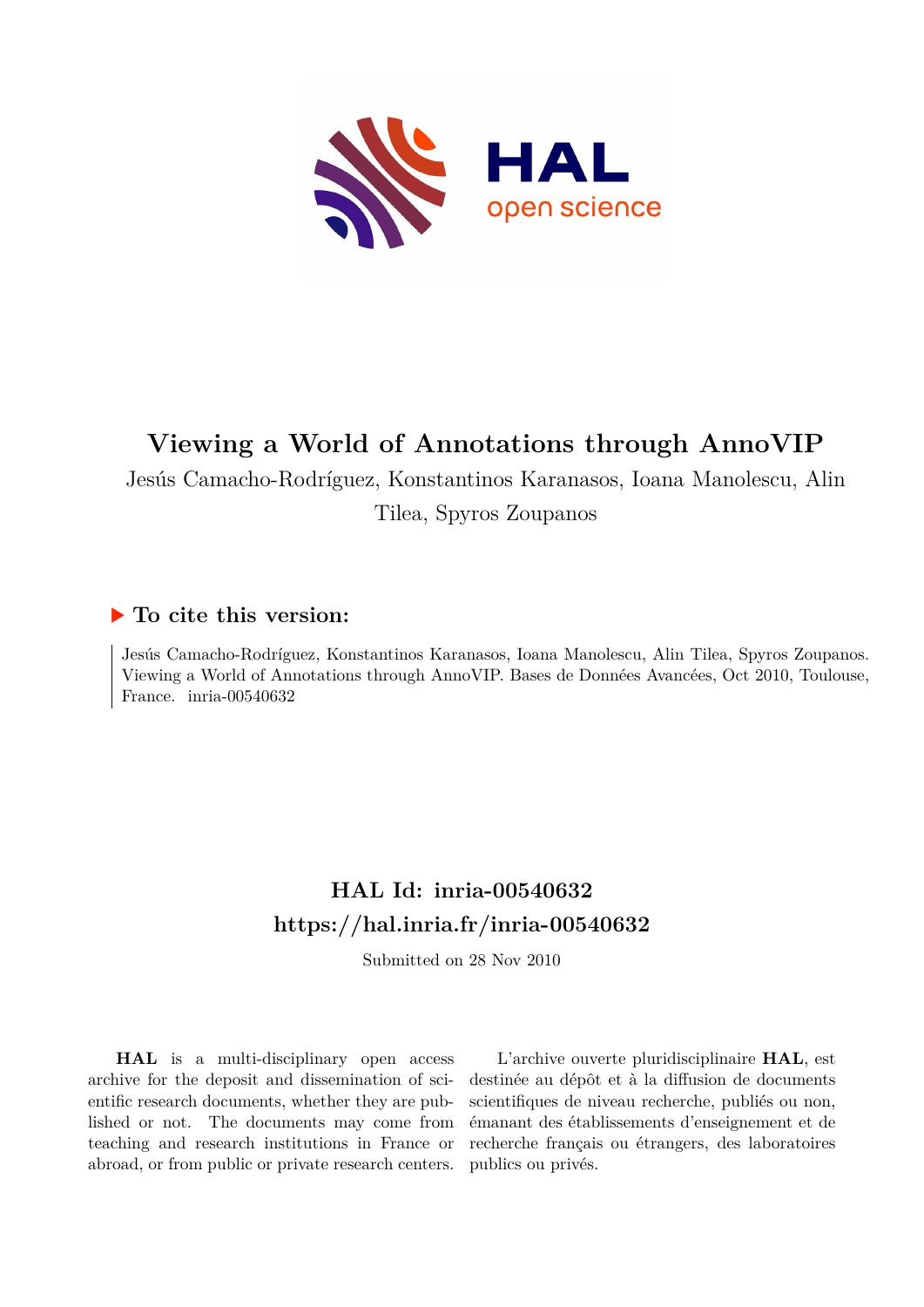# Viewing a World of Annotations through AnnoVIP

Konstantinos Karanasos<sup>1</sup> Jesús Camacho-Rodríguez<sup>1</sup> Ioana Manolescu<sup>1</sup> Alin Tilea $<sup>1</sup>$ </sup> Spyros Zoupanos<sup> $1,2$ </sup>

<sup>1</sup>INRIA Saclay–Île-de-France, 4 rue Jacques Monod, 91893 Orsay Cedex, France <sup>2</sup>U. Paris IX. France

firstname.lastname@inria.fr

#### **Abstract**

Le développement de contenus en format numériques a conduit à l'apparition de corpus de documents structurés interconnectés (tels que les pages HTML ou XML) et d'annotations sémantiques, typiquement exprimées en RDF, qui rajoutent des informations sur ces documents. Les annotations sont souvent produites indépendamment des documents. Nous présentons AnnoVIP, une plate-forme pair-à-pair capable d'exploiter de manière efficace un corpus de documents annotés, s'appuyant sur un nouveau modèle de vues matérialisées XML, déployées en pair-à-pair.

Keywords XML, RDF, annotated documents, materialized views, DHT.

#### **Outline**  $\mathbf 1$

In recent years, more and more software tools, including the most user-friendly ones, such as text editors, have started to export their contents into some *structured document format*, such as HTML or XML. Moreover, *annotations* have become very popular as a means to add information to a given document. HTML Meta tags, Dublin Core [17] and social networks' tagging are among the most common methods to express annotations. Here, we designate by annotation any simple statement in the style of the RDF standard [14], attaching to a given subject (or resource, such as a document, or a small portion of text) a named property, with a certain value.

Using documents *and* annotations provides the flexibility to handle a variety of application scenarios in which documents or RDF alone would not be suitable. As an example, think of a Web page containing a news item, annotated by a human reader or a text analysis tool to point out the person names appearing in the page, her positions within various institutions etc. or to express subjective opinions regarding the document. One could suggest modifying the Web page to incorporate the additional information of the annotations. However, this is not always feasible, since the author of the annotations may be distinct from, and have no control over, the author of the original document; furthermore, the original document should be readable also to those that are not interested in the extra information. Using only RDF to model all the content, on the other hand, is not appropriate since end users are familiar with, and expect to use structured documents.

Documents and annotations are at the center of the WebContent [18] project, in which we are involved. The project is focused on building and maintaining warehouses of enhanced Web documents on specific topics, e.g., market survey for the EADS european company (with offices in several countries) or an intelligence survey/warehouse concerning news from online media, bloggers etc.

Content publication in WebContent applications is inherently distributed. Web documents are fetched by crawlers at different sites, possibly re-formatted, translated from one language to another, and published by the respective sites. Similarly, documents and annotations authored by domain experts are published from their sites. WebContent applications require that all sites be able to exploit all the published contents. One could have considered uploading all published content to a single site. However, this raises some scalability problems and introduces a single point of failure.

To address such applications, we have built **AnnoVIP**, a symmetrical, peer-to-peer platform, based on a distributed hash table (or DHT, in short [5]), which guarantees upper bounds on the number of hops needed to route a given message in the peer network. At the core of content sharing in AnnoVIP stand materialized views over the whole network content. Each peer may locally store some XML and RDF content, and may also define views (stored locally as well), describing patterns of interconnected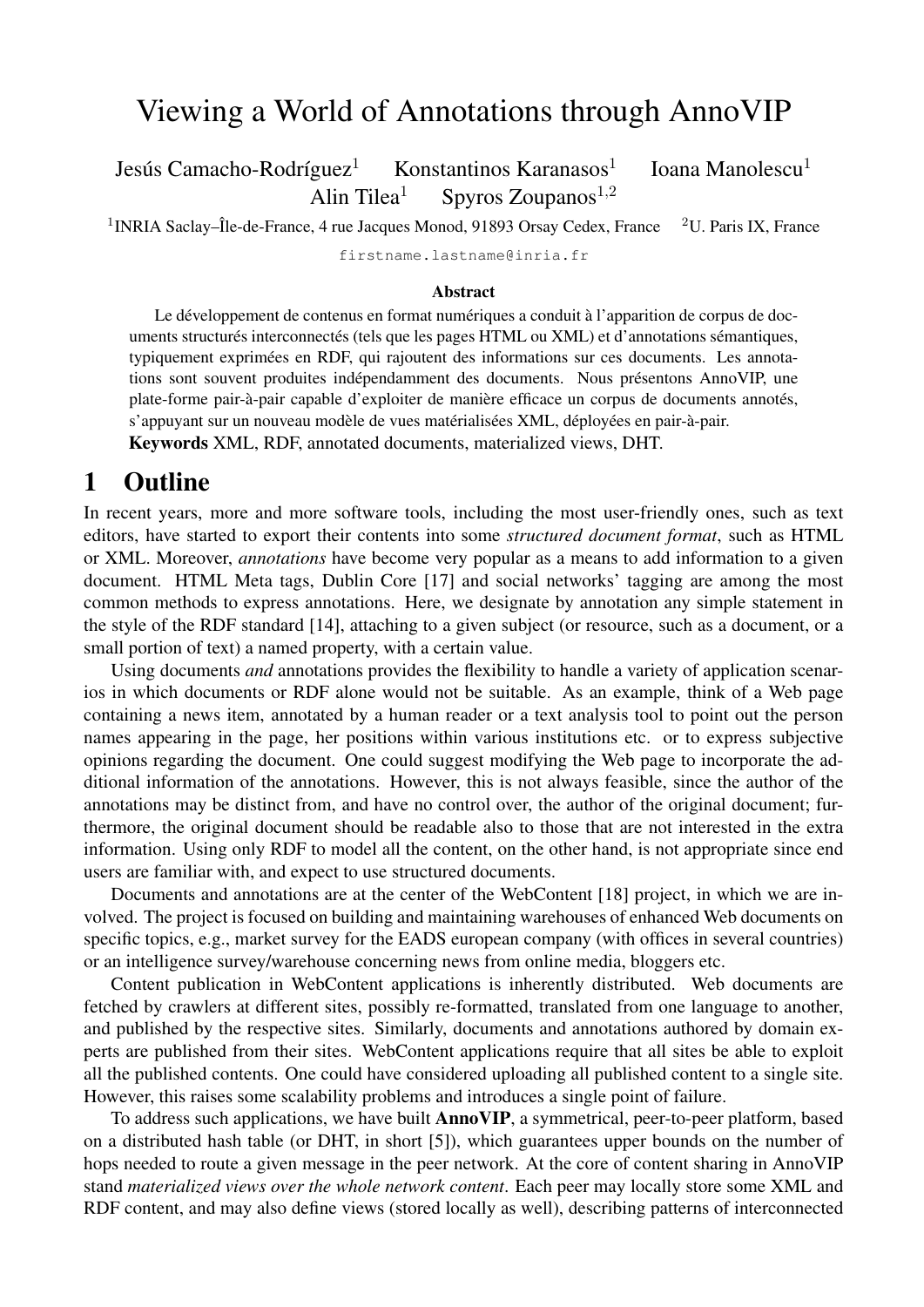

Figure 1: Architecture overview.



Figure 3: Sample annotation.

documents and annotations the peer is interested in. Once a view is established, its definition is indexed in the DHT. When documents or annotations are published, by looking up in the DHT, the publishing peer learns if its new content may contribute to some view, and if so, it sends the respective data to the view. After publication, this lookup is repeated periodically to identify contributions to later defined views. Thus, views are updated over time, in the manner of long-running, de-centralized subscriptions.

A further step in content sharing in AnnoVIP is *materialized view-based query rewriting*. Here, we consider the situation when a peer issues an ad-hoc query, which it has not declared as a local view. The peer then looks up in the DHT the existing view definitions, and may rewrite its query based on the views. From a rewriting, a distributed query plan is derived and evaluated. When available, pre-computed materialized views may lead to efficient query evaluation.

The novelty of AnnoVIP stems from its built-in dual support for documents and annotations at arbitrary granularity (one can annotate a document, an element, or even a text fragment). Maintaining and exploiting materialized views for efficient query processing over such interconnected corpora of documents and annotations requires new algorithms, further complicated by the distributed setting.

In the sequel, Section 2 discusses content publishing in AnnoVIP, whereas Section 3 describes querying. We outline the target demo scenarios in Section 4 and present related works in Section 5.

### 2 Content publication in AnnoVIP

In this section, we discuss publication of documents, annotations and views in our system. Section 2.1 describes the contents which one may publish, whereas Section 2.2 outlines the publication process. To illustrate our explanation, a simple AnnoVIP instance over six peers is depicted in Fig. 1. Next to each peer, the Figure shows its published XML documents (such as  $xml_1$ ,  $xml_2$  etc.), annotations (denoted  $\text{rdf}_1$ ,  $\text{rdf}_2$  etc.) and/or materialized views ( $v_1$ ,  $v_2$  etc.).

### 2.1 Content model

The first kind of content we consider consists of XML documents. Each document d published by peer  $p$  has an URI allowing to uniquely determine  $d$  inside  $p$  and in the whole network. For example, Fig. 2 shows an article on the financial crisis, published by user Alice. This could be the  $xml_{article}$  document published by peer  $p_4$  in Fig. 1.

Annotations can target content at very different granularity levels. Thus, one can annotate a document, an element, a text node, or even a fragment of text, e.g., a significant phrase, or a person's name inside a text. Therefore, we consider that any fragment of a document d, whatever its size, has an URI. Moreover, the URI of d can be easily obtained from the URI of any fragment of d. This holds in many common URI schemes, such as XPointer [16] where  $d.URI$  is a prefix of all the URIs of elements in d.

We assume any XML element has a child labeled *URI*, whose value is its actual URI. However, URI-labeled nodes are virtual, as they do not actually appear in elements (although as we will explain, they are needed for querying purposes). In a similar manner, any fragment can be seen as a node, endowed with an URI. Without loss of generality and for conciseness, we focus on elements hereafter.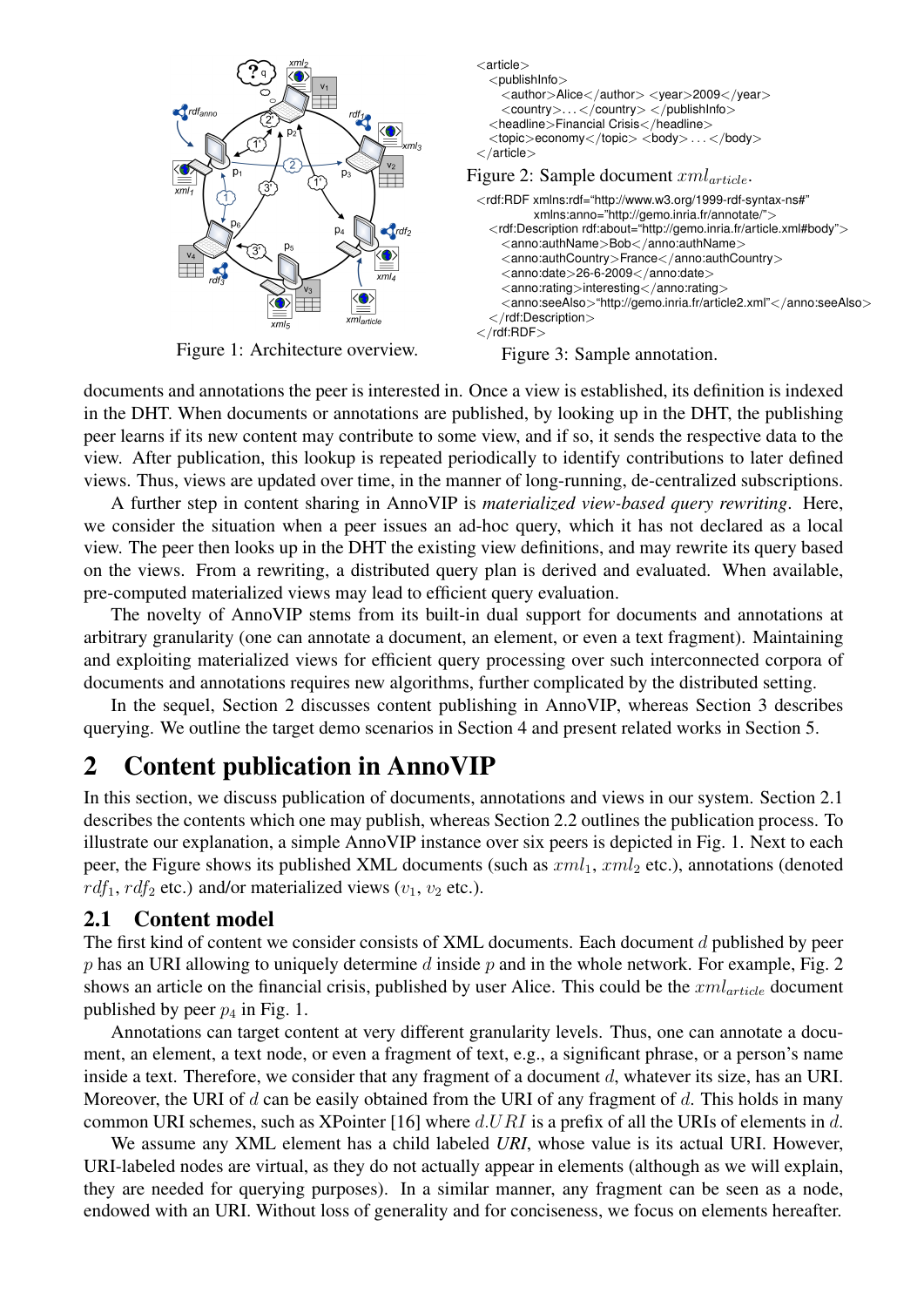

Figure 4: Sample queries and views.

The second class of content we consider concerns annotations, which may be either produced by human users, possibly with the help of some tools, or by automated modules (e.g. recognizing named entities within a document). For simplicity, we consider that all annotations have been brought to an RDF format. Thus, the basic unit of content here is a triple  $t=(s, p, o)$ , specifying the value o of property p for the resource s. We assume triples are serialized following the XML syntax for RDF [15].

For instance, let us consider how user Bob at peer  $p_1$  in Fig. 1 produces the new annotation  $\mathit{rdf}_{anno}$ . Assume Bob discovers the xmlarticle published by Alice at p<sup>4</sup> and decides to annotate the *body* of the article as being "interesting". Bob also suggests another article (*article2.xml*), which he finds related. The corresponding RDF annotation appears in Fig. 3, together with the author's (i.e., Bob's) profile.

### 2.2 Peer-to-peer views in AnnoVIP

Views and queries are defined in the same language, which can be seen as joins over a specific flavor of tree patterns. Fig. 4 shows some examples.

Each tree pattern node carries a name label, corresponding to an element or attribute name or a word appearing in a text node in some document or annotation (we use w to denote the word w). Pattern edges correspond either to child (*/*) or descendant (*//*) relationships between nodes; we assume that a text word is a child of its closest enclosing element. *Due to the special role we attach to URIs, we impose that an URI-labeled node always appears as a child (not descendant) of another node in the view.* Each node may be decorated with zero or more among the following labels: id, standing for *structural identifier*<sup>1</sup> ; cont, standing for the full XML subtree rooted at the node; and val, standing for the concatenation of all text descendants of the node. An id, cont or val label attached to a node denotes the fact that the structural ID, the content or the value, respectively, of the node belong to the pattern result. Finally, each node may be labeled with a predicate of the form  $[val=c]$  where c is some constant.

In Fig. 4, pattern  $tp_1$  stores the structural ID and the content of all *publishInfo* elements. Pattern  $tp_2$ stores the author's name, as well as the suggested documents for all annotations, while  $tp_3$  keeps the date, country and rating of annotations. Pattern  $tp_4$  stores the URIs of all articles containing the word "banks". Observe that although element URIs are not stored in the original document, they must be actually stored in a view such as  $tp_4$ . Finally,  $tp_5$  stores the URI, the headline and the country of the publisher of all articles about the economy.

More complex views can be obtained by joining tree patterns based on some value equality predicates. For instance, a view may require the name of each author having annotated an article which mentions "banks", by connecting  $tp_2$  and  $tp_4$  using a value join (rdf:about.val=uri.val). Observe that the presence of value joins in the language is crucial for capturing the connections between content and annotations on that content, via such equality predicates.

Let us consider how published views are filled with data. In the simple case of tree pattern views, the tree pattern defining the view is indexed in the DHT by the labels of all its nodes. Assume peer  $p$  publishes some new content. Then,  $p$  will perform lookups on all the element names and words appearing in this content, to find (possibly a superset of) views to which the new content may contribute. p then evaluates these views against its content. The evaluation leads to a set of tuples, which  $p$  sends

<sup>&</sup>lt;sup>1</sup>By comparing the structural identifiers of nodes  $n_1$  and  $n_2$ , one can decide whether  $n_1$  is an ancestor of  $n_2$  or not. Many popular examples exist, e.g. [4, 12].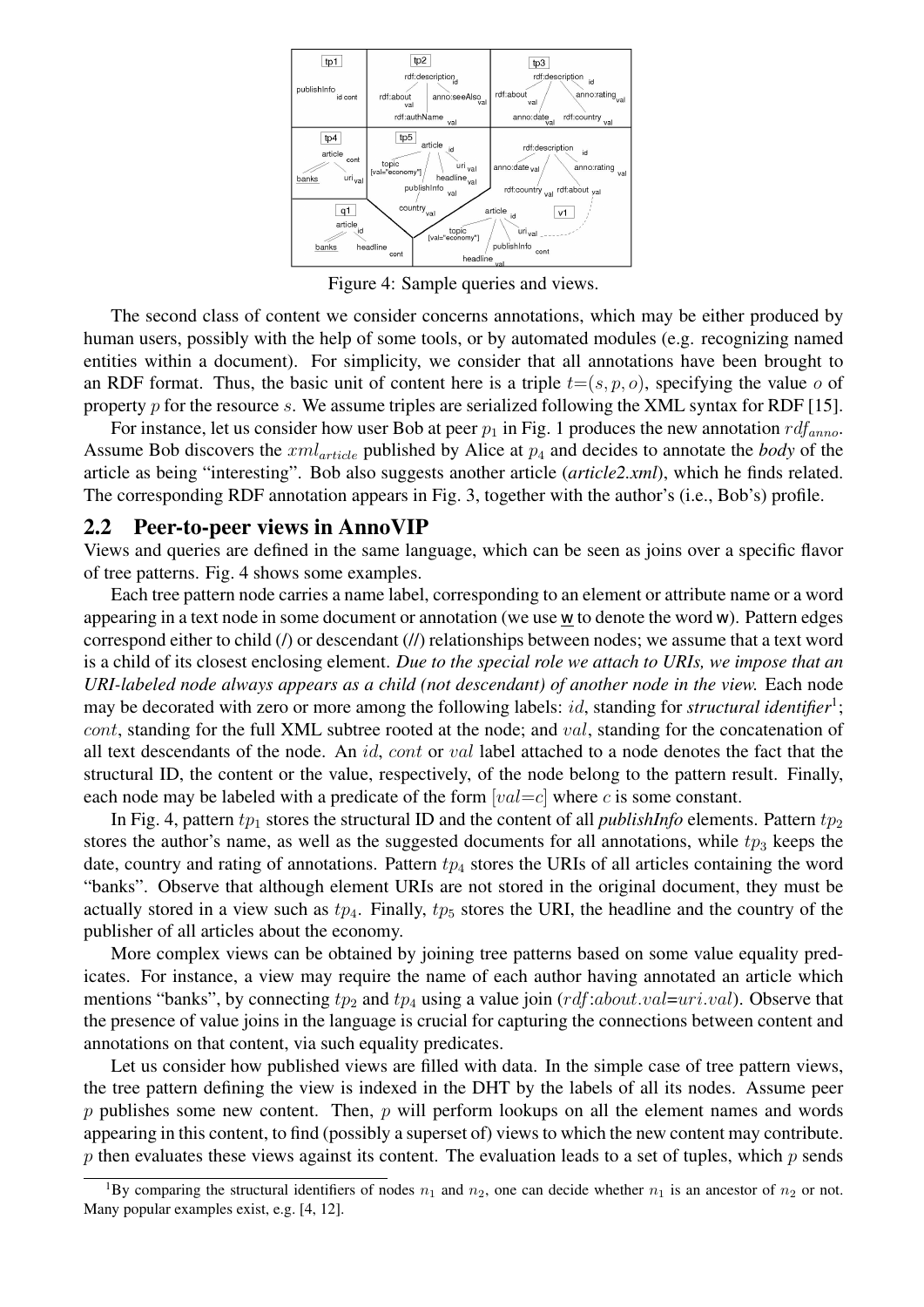to the peer which published  $v$ . Thus, the extent (tuples) of a view accumulates, and is stored, at the view publishing peer. Periodic view lookup is performed to capture the case when documents and annotations are published after a view to which they may contribute.

For example, Fig. 1 shows the events taking place when user Bob publishes  $\text{rd}f_{anno}$  at  $p_1$ . First, he performs a look up to determine the view definitions to which the new annotation may add some tuples (step 1). In our Figure,  $p_6$  holds a view definition index entry referring to such a view. Upon receiving the view definition, say that of  $v_2$  which  $p_3$  holds,  $p_1$  extracts the tuples corresponding to  $v_2(rdf_{anno})$ and sends them to  $p_3$  (step 2), which appends them to the view extent. Observe that the contribution of  $rdf_{anno}$  to the view could be evaluated locally at  $p_1$ , assuming the view is a tree pattern.

This resource publication process needs to be extended to accommodate views with joins. Indeed, in such cases, a peer publishing some new content needs to know if and where, in the whole network, some other content may satisfy a value join with its own. One solution is to maintain, instead of a join pattern view, one view per each tree pattern, and compute view tuples incrementally as new tuples are added to each tree pattern, in the style of incremental maintenance for join views [7]. However, this may lead to accumulating an unbound amount of data, if, for instance, many documents matching one view tree pattern are published, which do not join with any other tree pattern. To deal with this shortcoming, we devised more efficient techniques both for the cases when join predicates do and do not involve *URI attributes* [8]. We notice that joins over URI attributes are present whenever a view queries documents with annotations.

### 3 Query rewriting using views

We now consider the processing of a query, such as q in Fig. 1, posed at a peer  $p_2$  which has not declared  $q$  as a local materialized view. First, p needs to find out which views in the network could possibly be used to answer q. This relies on the same view definition indexing used for view maintenance. Then,  $p$ runs a view-based rewriting algorithm to find complete rewritings of q using the existing materialized views. Finally, one rewriting is picked and evaluated over the distributed peers.

For instance, in Fig. 1, query q is posed by user Carole at peer  $p_2$ . To find view definitions relevant to q,  $p_2$  performs a DHT look-up (step 1'). Assume that peers  $p_1$  and  $p_4$  return relevant view definitions. Then,  $p_2$  tries to rewrite q based on these views (step 2') and gets a logical algebraic plan based on some views, in our example  $v_3$  and  $v_4$ , which are stored in peers  $p_5$  and  $p_6$  respectively. Subsequently,  $p_2$  transforms the rewriting to a physical plan, which is executed in a distributed manner (step 3'). For instance,  $v_3$  is sent from  $p_5$  to  $p_6$ , where it is joined with the local  $v_4$  and the result is sent back to  $p_2$ .

AnnoVIP's rewriting algorithm restricted to tree pattern queries is provided in [10], and extended to the general language in [8]; for space reasons, we do not detail it further here. We illustrate it via examples (recall again the sample queries in Fig. 4).

Query  $q_1$  asks for the headlines of articles mentioning banks. A possible rewriting could use  $tp_4$ to navigate through the content of element *article* and then project the headline. Now consider a more complex query  $q_2$ , demanding the headlines of articles published in 2009, annotated as interesting today in France. Query  $q_2$  can be rewritten using  $tp_3$  and  $tp_5$  in the obvious way, if these patterns are available as materialized views. The drawback is that this rewriting still requires evaluating a join. However, if view  $v_1$  was available,  $q_2$  could be answered more efficiently, without evaluating any costly joins.

### 4 Platform and Demonstration Scenario

We have implemented AnnoVIP on top of VIP2P [10], a peer-to-peer platform for sharing XML documents using materialized views. The extension we brought concerns the support for annotations, value joins in the query language, and specific techniques for materializing join views and rewriting queries including value joins. The system is fully implemented in Java, using the Pastry DHT and BerkeleyDB for storing materialized views. Screenshots and other information about it can be found at http://vip2p.saclay.inria.fr. VIP2P's scalability has been established in large-scale experiments involving up to 1000 peers in a country-wide WAN [1], thousands of documents and hundreds of views.